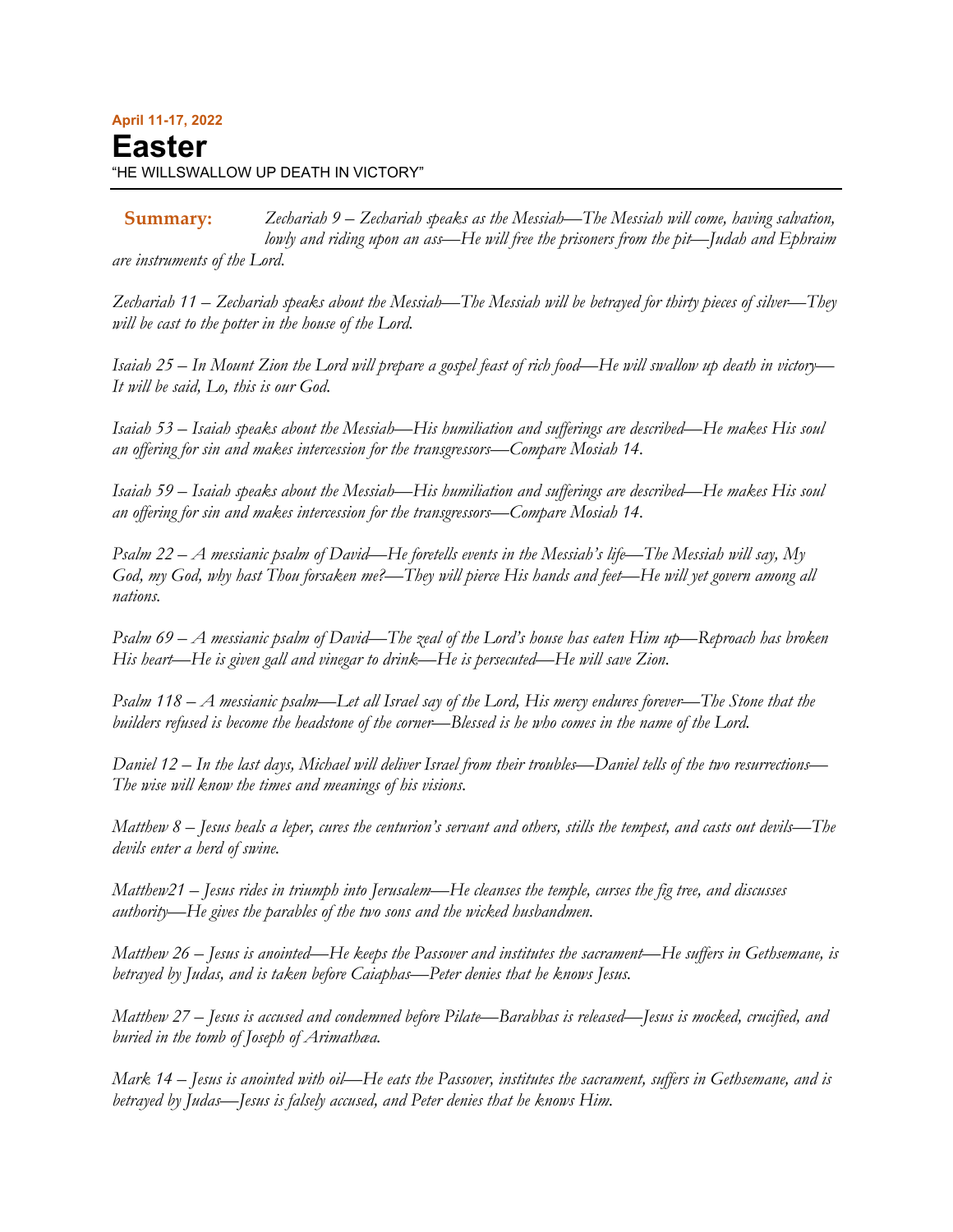*Mark 16 – Christ is risen—He appears to Mary Magdalene, then to others—He sends the Apostles to preach and promises that signs will follow faith—He ascends into heaven.*

*John 19 – Jesus is scourged and crucified—He places His mother in John's care—He dies and His side is pierced with a spear—He is buried in the tomb of Joseph of Arimathæa.*

*Luke 24 – Angels announce the resurrection of Christ—He walks on the Emmaus road—He appears with a body of flesh and bones, eats food, testifies of His divinity, and promises the Holy Ghost—He ascends into heaven.*

*John 20 – Mary Magdalene, Peter, and John find the empty tomb—The risen Christ appears to Mary Magdalene in the garden—He appears to the disciples and shows His resurrected body—Thomas feels the wounds in Jesus' hands, feet, and side—Jesus is the Christ, the Son of God.*

#### **What added insight is there of "three-days and three-nights?"** Many Christians struggle with the **Supplemental Jewish and Holy Land Insights**

symbolism due to a mainstream Christian tradition of Good Friday as the crucifixion day and Easter Sunday as the resurrection day. That, according to the scriptural way of calculating twenty-fourhour-days, still is only two nights and two days.

## **What did the Savior say about his death and resurrection?**

"Then certain of the scribes and of the Pharisees answered, saying, Master, we would see a sign from thee. But he answered and said unto them, An evil and adulterous generation seeketh after a sign; and there shall no sign be given to it, but the sign of the prophet Jonas: For as Jonas was three days and three nights in the whale's belly; so shall the Son of man be three days and three nights in the heart of the earth. The men of Nineveh shall rise in judgment with this generation, and shall condemn it: because they repented at the preaching of Jonas; and, behold, a greater than Jonas is here." **(Matthew 12:38-42)** "The Son of man must be delivered into the hands of sinful men, and be crucified, and the third day rise again." "Thus it is written, and thus it

behoved Christ to suffer, and to rise from the dead the third day." **[\(Luke](https://www.lds.org/scriptures/nt/luke/24.7,21,46?lang=eng&clang=eng#p6) 24:7, 46)** ". . . and be raised again the third day." **(Matthew 16:21; 17:23, Mark 9:31)**

#### **What other prophecies are there about three-days and three-nights?**

To the Nephites**,** "And the God of our fathers, who were led out of Egypt, out of bondage, and also were preserved in the wilderness by him, yea, the God of Abraham, and of Isaac, and the God of Jacob, yieldeth himself, according to the words of the angel, as a man, into the hands of wicked men, to be lifted up, according to the words of Zenock, and to be crucified, according to the words of Neum, and to be buried in a sepulchre, according to the words of Zenos, which he spake concerning the three days of darkness, which should be a sign given of his death unto those who should inhabit the isles of the sea, more especially given unto those who are of the house of Israel." **(1 Nephi 19:10)** "And the people began to look with great earnestness for the sign which had been given by the prophet Samuel, the Lamanite, yea, for the time that there should be darkness for the space of three days over the face of the land. **(3 Nephi 8:3-4)** "And there was not any light seen, neither fire, nor glimmer, neither the sun, nor the moon, nor the stars, for so great were the mists of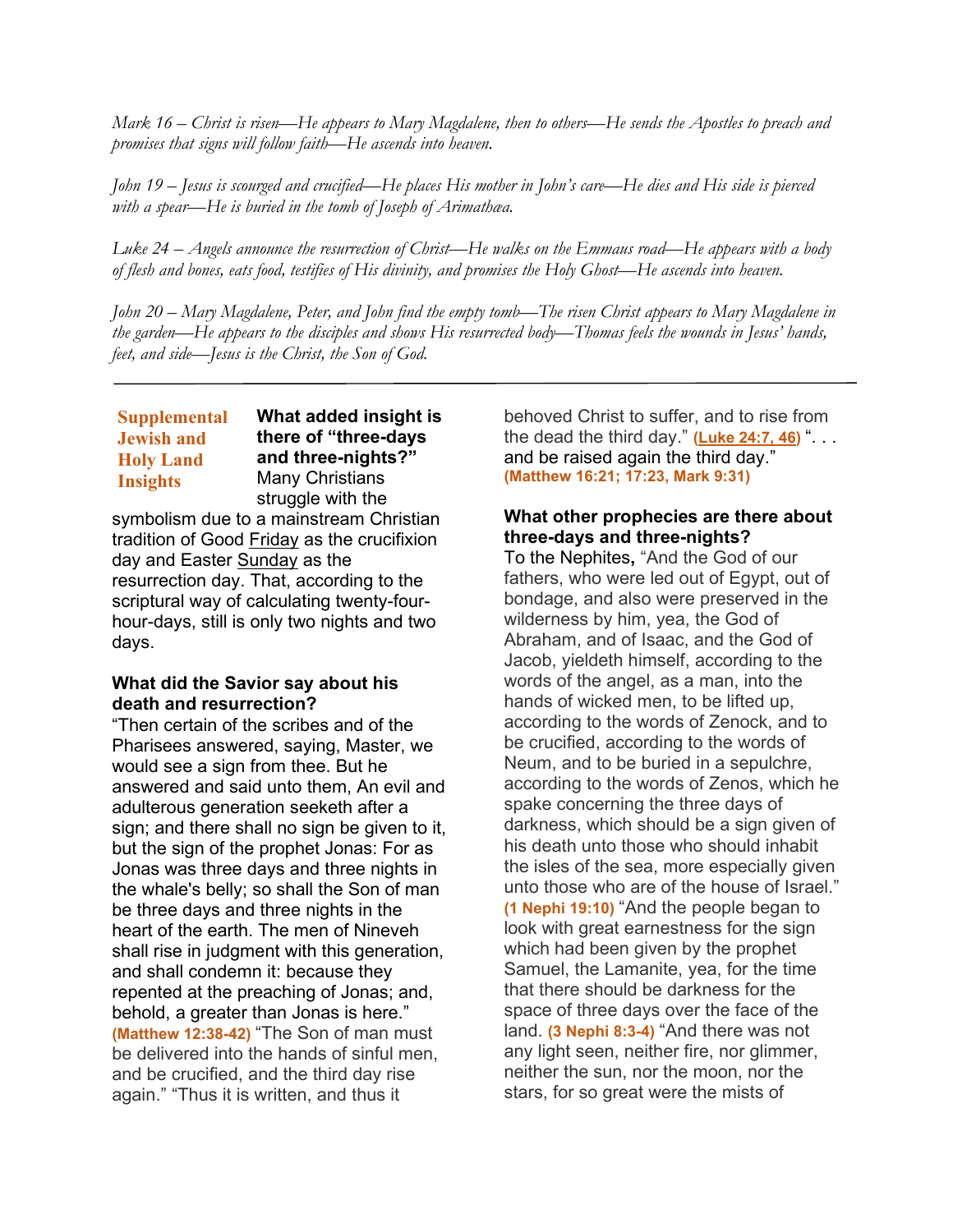darkness which were upon the face of the land. And it came to pass that it did last for the space of three days that there was no light seen; and there was great mourning and howling and weeping among all the people continually; yea, great were the groanings of the people, because of the darkness and the great destruction which had come upon them." **(3 Nephi 8:22-23)**

## **How does night-time in Israel coincide with daylight in the Book of Mormon lands?**

"And when the sixth hour (12-noon in today's time) was come, there was darkness over the whole land until the ninth hour (3:00 pm in today's time).**" (Mark [15:33-34\)](https://www.lds.org/scriptures/nt/mark/15.33-34?lang=eng&clang=eng#p32)** 3:00 pm in Israel is still 6:00 am even in the eastern part of the Book of Mormon lands. That may be understood as, the three days in the Book of Mormon lands – that were blackened – concur with three nights in Israel.

# **What chronology did early Apostles give?**

It will help to remember that since creation, 24-hour periods (days) begin with nightfall. Six days before the Passover that year, Jesus spent the Sabbath eve and day (what we call a *Friday nightfall/Saturday*) with Martha, Mary and Lazarus, "Then Jesus six days before the Passover came to Bethany where Lazarus was which had been dead, whom he raised from the dead." **(John 12:1)**

# **What is the sequence of "Palm Sunday to the three-nights and three-days and the resurrection?**

The following day was the Triumphal Entry, **(John 12:12)** Five days before Passover, Palm Sunday, (it was not "Palm Saturday" because riding or working an animal is not permitted on a Sabbath Day), **(Exodus 23:13)** "Palm Sunday" was

the first day of the week *(Saturday nightfall/Sunday)*. ". . . When the chief priests saw the wonderful things that he did, and the children crying in the temple and saying, Hosanna to the Son of David; they were sore displeased . . . And Jesus saith unto them, Yea; have ye never read, Out of the mouth of babes and sucklings thou hast perfected praise? . . . And he . . . went out of the city into Bethany; and he lodged there." **(Matthew 21:16-17)**

# **How can the parable of the fig tree help us understand the Savior's mission?**

Four days before the Passover, the following day, (*Sunday nightfall/Monday*), "Now in the morning as he returned into the city, he hungered." **(Matthew 21:18)** Jesus cursed a fig tree, it did not have the first-fruit. In Israel, the fig trees produce in the spring and in the fall. If the first fruit failed, how could there be a second fruit (a second coming)? **(Mark 11:12-13)**

# **How may expelling money changers connect to the ancient cleansing of the temple?**

Three days before Passover, according to some tradition, was the annual cleansing of the temple prior to Passover in "purifying of all holy things" as stated in **(1 Chronicles 23:28)** This may have been typified as Jesus whipped out the money changers, Jesus went into the temple, and ". . . cast out them that sold and bought in the temple . . . And would not suffer that any man should carry any vessel through the temple." **(Mark 11:15-16)** That was likely three days before Passover, (*Monday nightfall/Tuesday*)

# **What plans were unfolding?**

Two days before the Passover, (*Tuesday nightfall/Wednesday*) The plan unfolds to eliminate Jesus. "Ye know that after two days is the feast of the Passover, and the Son of man is betrayed to be crucified. Then assembled together the chief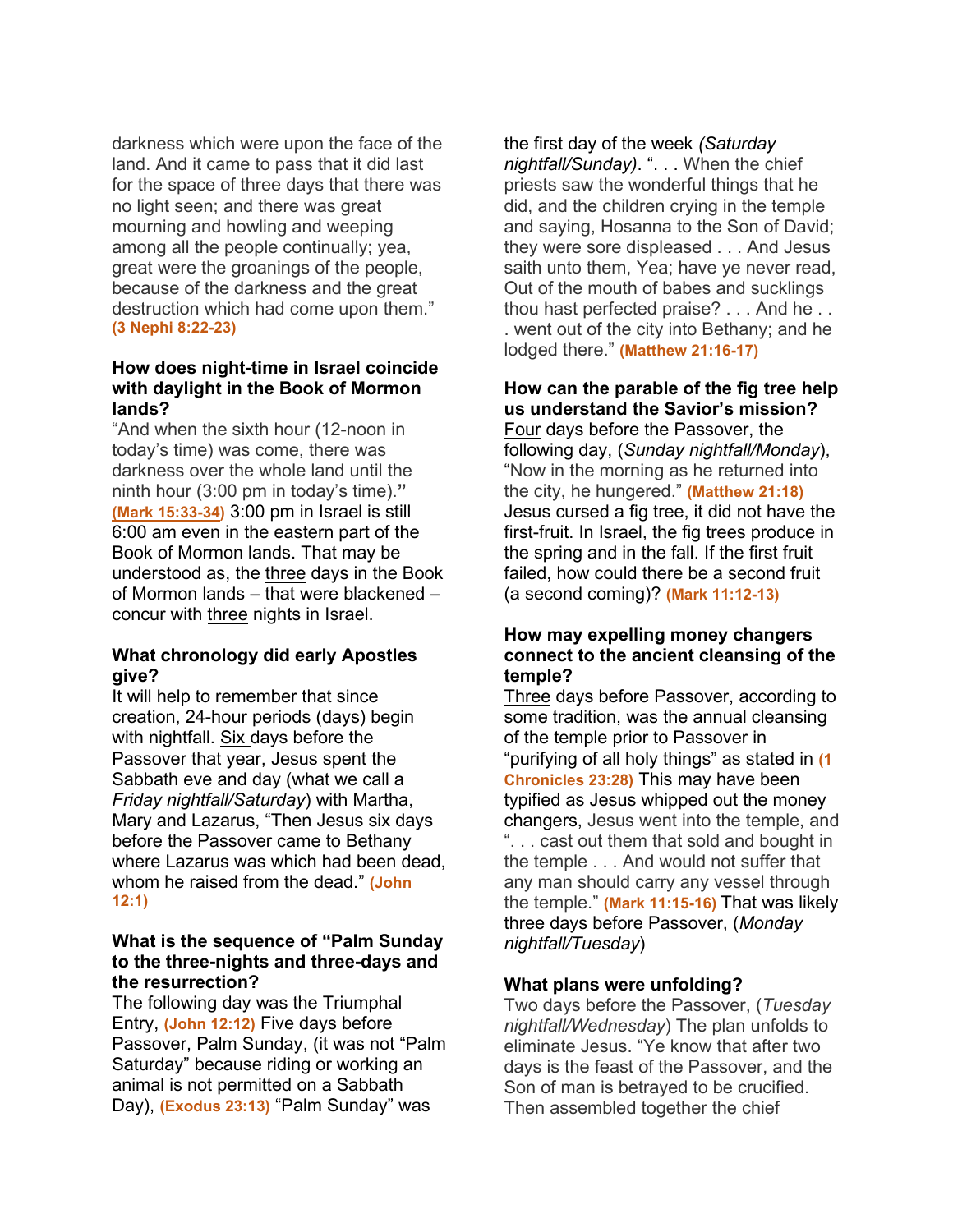priests, and the scribes, and the elders of the people, unto the palace of the high priest, who was called Caiaphas, And consulted that they might take Jesus by subtilty, and kill him. But they said, Not on the feast day, lest there be an uproar among the people." **(Matthew 26:1-5)**

#### **How did the Savior prepare for our salvation?**

One day before the Passover (*Wednesday nightfall/Thursday)* is the preparation day before Passover. The night and day that the Savior prepared the way for us to return to Heavenly Father's presence. That is the only night and day there are no sacrifices at the temple. Jesus was the sacrifice, alone that night at Gethsemane.

# **What is included in Passover Preparations?**

Since the Passover was the next nightfall and day, preparations for cleaning, removal of all leaven, yeast, or items that might sprout, or rise were under way. A tradition still followed in modern Israel is that the leaven must be "sold." The chief rabbi arranges to sell the entire country's supply of grain, prepackaged breads, and leavened products to a non-Jew before the Passover begins. In that way whatever leaven is still around does not really belong to the Jews. The deal usually includes that this Gentile will collect all the leaven (or what might rise) when his payment is complete. However, after only a token down payment the non-Jew, a nonbeliever, never really gets around to making the final payment. So, by default ownership is "returned" to the Jews; and it just turns out, meanwhile, that the Passover is completed anyway. With the Passover preparation in mind, the disciples asked, "Where wilt thou that we prepare for thee to eat the Passover?" **(Matthew 26:17)**

## **What is an Upper Room?**

He instructed them to find a man carrying a water pitcher; this is something women usually would do. They found the man who led them to an upper room. Most people just assume that the upper room was upstairs. Jerusalem had two city parts known as the upper city and the lower city. It is possible that the term *upper room* really refers to a room in the upper part of the city where many prominent priests lived. The disciples said, "The Master saith, My time is at hand; I will keep the Passover at thy house with my disciples." **(Matthew 26:18)** From what follows in the scriptural narrative, the preparations may have been ready except for the sacrificial lamb. There are no sacrifices done or eaten during the preparation time until the ninth hour of the day (three hours before Passover begins the following nightfall).

#### **What are helpful Passover traditions?**

To better understand Jesus' "Last Supper," consideration of other highlights of the Passover will be helpful. In the past the Seder table was set up in a U-shape with the participants sitting on the outside. The U open towards Jerusalem. So, looking inward, the master of the house, usually the oldest male, would sit second from the right end. This kept an empty spot available to his right. Nowadays he will usually select a boy, probably the youngest, to sit at his right hand and assist him in the order (Seder) of the meal and ritual customs. One thing the boy does is sing a song, "Why is this night different from any other night?" Later we will consider three differences of Jesus' Passover from any other Passover.

## **What is Elijah's role at the Passover?**

Continuing with the seating arrangement, the last seat on the other end remains empty. It is available for Elijah. His place is opposite of the oldest and the youngest. Incidentally, the imagery and symbolism are outstanding. The Passover turns the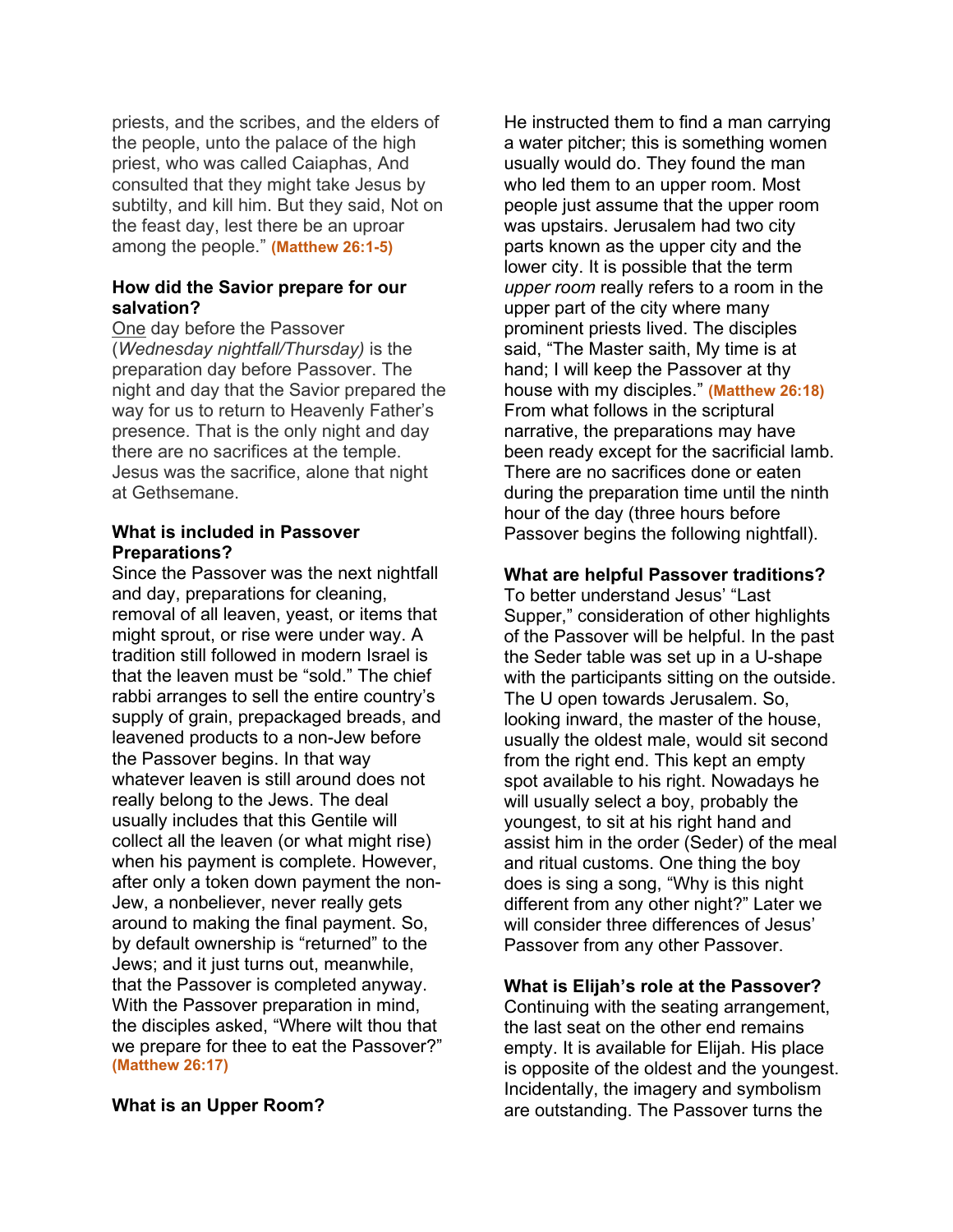hearts of the youngest to the traditions and deliverance of the past. Elijah's mission is to announce the coming of the "Deliverer." "Behold, I will send you Elijah the prophet before the coming of the great and dreadful day of the LORD: And he shall turn the heart of the fathers to the children, and the heart of the children to their fathers . . ." **(Malachi 4:5-6)**

#### **Who sits at the Masters' Right Hand?**

An event occurring before the Passover two thousand years ago was a discussion of who would sit at the right hand of Jesus, the Master. "Then came to him the mother of Zebedee's children with her sons, worshipping him, and desiring a certain thing of him . . . Grant that these my two sons may sit, the one on thy right hand, and the other on the left. Jesus answered to sit on my right hand, and on my left, is not mine to give, but it shall be given to them for whom it is prepared of my Father." **(Matthew 20:20-23)** Jesus taught, "And whosoever will be chief among you, let him be your servant." **(Matthew 20:27)** Thus, the ancient Passover seating arrangement became quite significant; could the question have been a practical one for that season? Which of the youngest would sit by the Master?

#### **What are some food items at the Passover meal?**

Considering the Jewish calendar and the scriptural narrative, Jesus then led a Passover meal with his disciples when they found the upper room. It still was only the beginning of the preparation nighfall/day. (The Passover for everyone else really began on the following evening). Modern-day preparations include bitter herbs that are symbolic of bondage. There is a mixture of chopped fruit, nuts, cinnamon, and honey that represent deliverance. Parsley or

watercress is used as a token of gratitude for the earth's abundant goodness. Salted water represented tears. There are also preparations of a lamb's shank bone, a reminder of past sacrifices. There is an egg, also reminiscent of a new beginning.

## **What symbolism do other foods at Passover represent?**

At Passover, these and other certain foods are eaten, symbolizing the deliverance from Egypt. Wine is prepared, and it will be used four times. A prominent rabbi in Israel recently suggested that even the wine should be "unleavened" or unfermented. This could be considered as "new wine." The ancient metaphor of new wine was also used to anticipate the Deliverer. Ancient prophets said, "Awake, ye drunkards, and weep; and howl, all ye drinkers of wine, because of the new wine." **(Joel 1:5)** "And it shall come to pass in that day, that the mountains shall drop down new wine." **(Joel 3:18)** "No man also having drunk old wine straightway desireth new: for he saith, the old is better." **(Luke 5:39**

## **What does the wine and bread symbolism teach?**

Analyzing the symbolism, one can suggest that when wine is poured before the bread is broken, it is done to remember the first Passover deliverance. However, what is more important, it is done to look forward to a greater deliverance in the future. In the Seder there are three times when the wine is blessed and sipped. Following each wine sip, a piece of unleavened bread is used. Each piece is blessed, broken, and eaten. There is a total of three pieces of bread, but they are used four times. Toward the beginning of the Seder, the middle of three pieces is first broken in two. Half must be hidden away, usually in an upper part of the house. In any case, it must be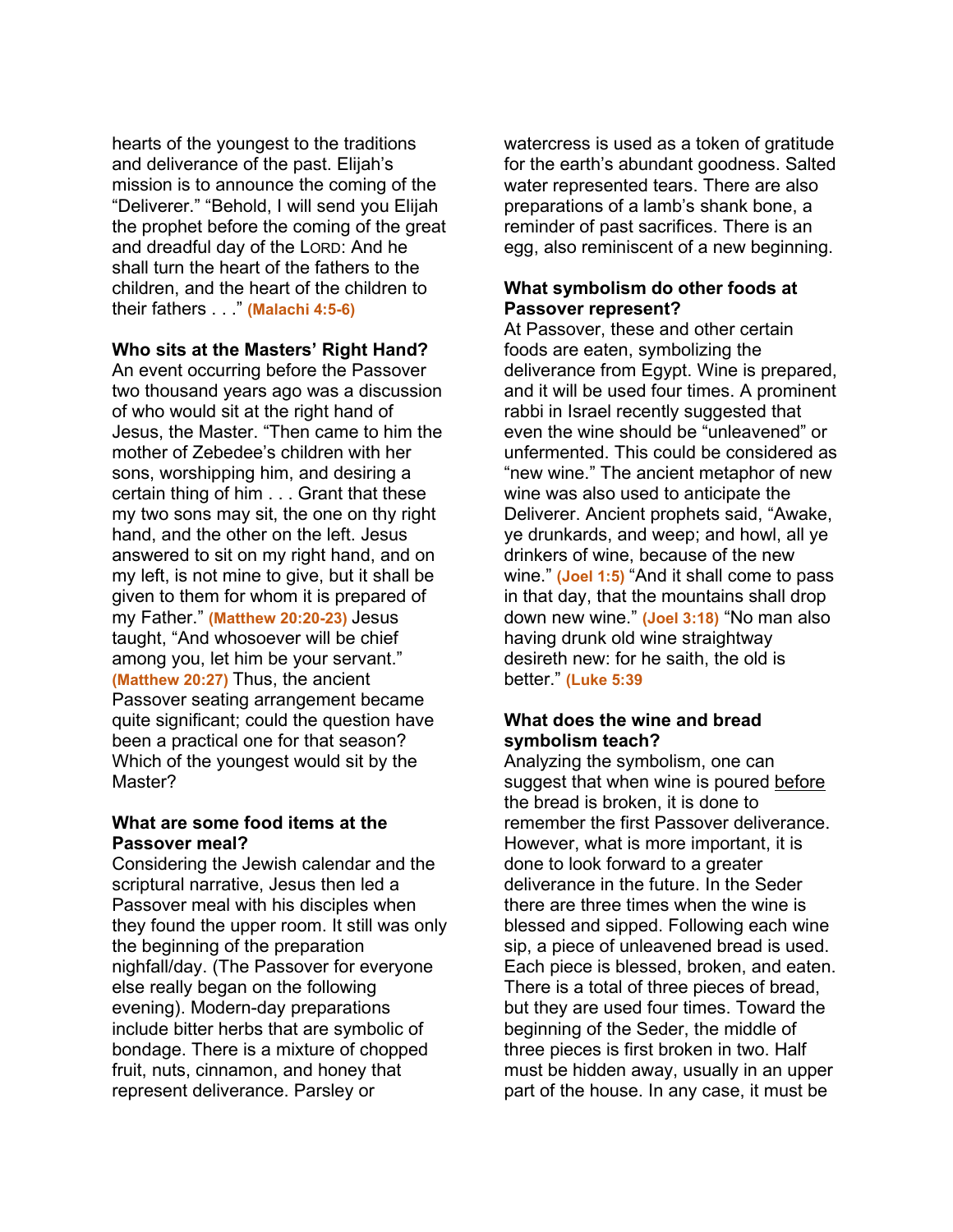hidden "above" something—preferable to hiding it "underneath" something. It will be found later by children and it will be used with a fourth cup of wine. However, in many traditions, this fourth cup of wine is used after the fourth piece of bread, the *Afikomen*.

# **What does the "door left open for Elijah" mean?**

A complete meal is eaten with a door left open for Elijah, who by Jewish tradition would announce the coming Messiah. After the meal, children search for the hidden piece of bread that is often wrapped in a red cloth. When found, the children receive a gift. This piece of bread is then blessed, broken, and eaten. Some traditions use this last piece of bread, the *Afikomen*, to dip in the very sweet mixture of fruit and nuts, the *Charoseth*. As mentioned, it is after the *Afikomen* is found that the fourth cup of wine is poured and blessed. The master of the house then says, "Drink all of it." The prayer spoken at that time invokes a hope for a greater deliverance in the future.

# **What was Judas' role at the Last Supper?**

Let us return to the "Last Supper" of Jesus with his disciples. Sometime that evening (Wednesday nightfall/Thursday), Judas had excused himself and left. The other disciples may have thought he was going out to purchase the lamb for the Passover meal. Instead he was leaving to sell the Lamb of God. Looking at the event in another way, one can see that his departure was to make a sale—for thirty pieces of silver he was selling the "Bread of Life" to the corrupt priests. Metaphorically we can see it as an act of selling the "Leaven, the Bread of Life," to unbelievers. "And offer a sacrifice of thanksgiving with leaven, and proclaim and publish the free offerings: for this liketh you, O ye children of Israel, saith the Lord God." **(Amos 4:5)** "Purge out

therefore the old leaven, that ye may be a new lump, as ye are unleavened. For even Christ our Passover is sacrificed for us." **(1 Corinthians 5:7)**

#### **For what reason did Jesus preempt that year's Passover Meal with his own?**

It seems that Jesus' supper preceded the normal time for the Passover meal that year by a day. That is the first item that was different that night than any other Passover night. The second thing different about this day was the meaning He gave to the *Afikommen*, the "lost or fourth piece" of bread. The following evening really began the seven-day Passover period, and by that time Jesus was already crucified and in the tomb. This high, holy week always began on the first full moon after the first day of spring. Every year that day becomes an extra Sabbath that week; it is called a High Day. That High Day may occur on any day of the week, including the regular Sabbath. It is also important to remember that the beginning and ending day of the Passover is always treated as an extra High Sabbath day.

# **How are Bread and Wine Explained?**

The second item that makes the "Last Supper" different from any other night is the explanation of the bread taken before the wine. Jesus used this meal to teach his Apostles that he was the Deliverer. He likely showed that the Passover practice of partaking of wine followed by bread (three times) was very likely a symbolic anticipation of a future atonement. It was henceforth changed to bread followed by wine—symbolic of the deliverance he was to carry out within the next four days. "The Savior then, took bread, and gave thanks, and brake it, and gave unto them, saying, This is my body which is given for you: this do in remembrance of me." **(Luke 22:19) "**And he took the cup, and gave thanks, and gave it to them, saying, Drink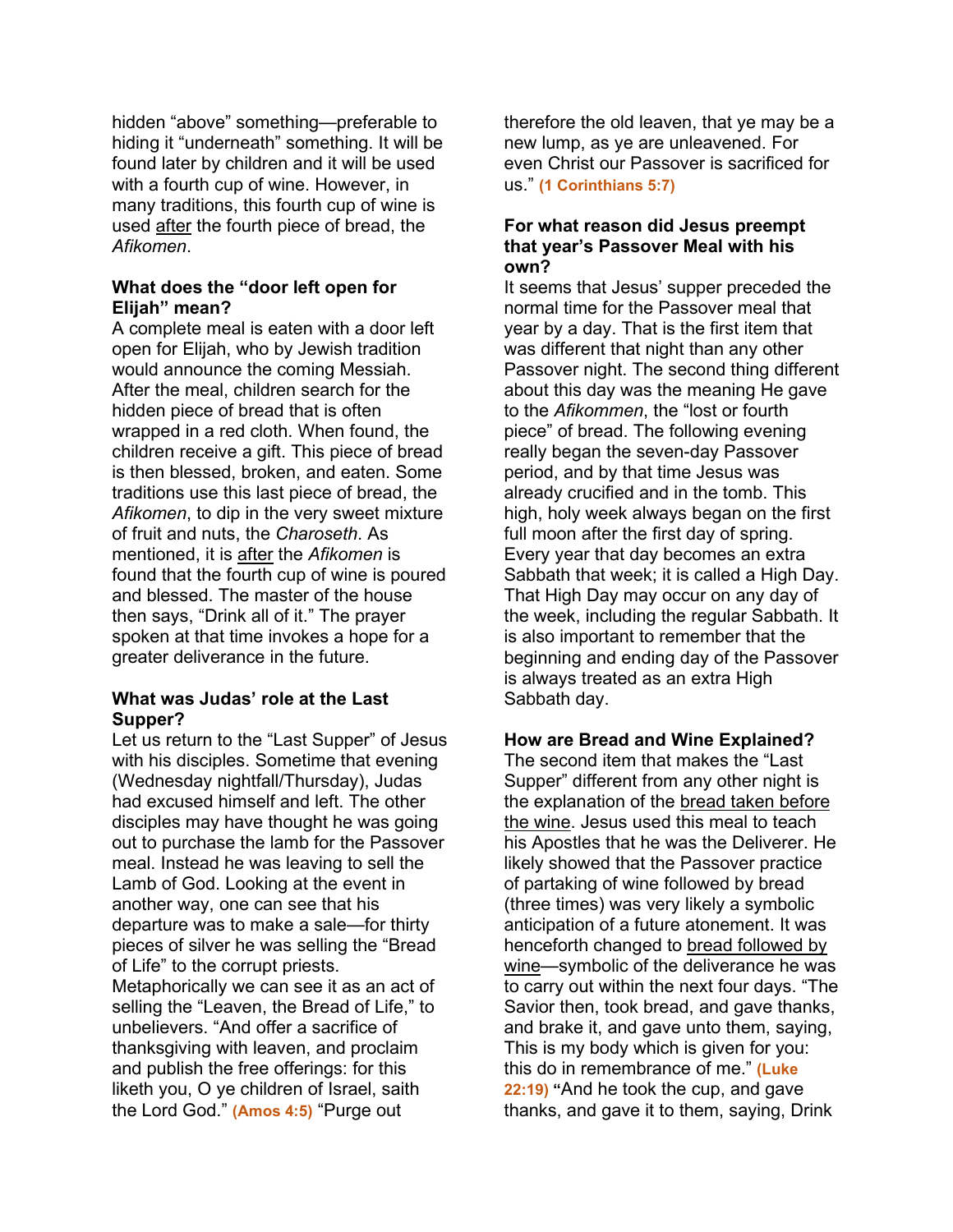ye all of it . . ." **(Matthew 26:27)** He also said, "For this is in remembrance of my blood of the new testament, which is shed for as many as shall believe on my name, for the remission of their sins." **(Matthew 26:24 JST)**

#### **What is the Messianic Symbol of Bread?**

The messianic symbolism can be further visualized in the three pieces of unleavened bread that could represent God, his Son, and the Holy Ghost. The three pieces are usually layered top, center, and bottom. In due course of the meal, the first part of the center piece is blessed (initially) and then broken. The hidden part of the center piece is found later (often wrapped in a red cloth) at the end of the meal by the children (a later generation), and then they receive a reward. That piece is then broken and then blessed, followed by wine. Another chiasmus can be recognized as first it is "wine and bread" then, after the "hidden" piece is found, it is "bread and wine." The Atonement is the center focus. A tradition to place the hidden piece above something may also connote the second coming of the Messiah. The first time he came in lowly circumstances, a manger; and the second time he comes dressed in red and in great glory from above. It is he later generation that finds him and "great shall be their reward."

## **How did Jesus teach about being a Servant?**

The upper room Passover meal concluded with Jesus demonstrating his role as their servant. "After that he poureth water into a bason, and began to wash the disciples' feet, and to wipe them with the towel wherewith he was girded." **(John 13:5)** Peter objected, and Jesus responded, "If I wash thee not, thou hast no part with me. Simon Peter saith unto him, Lord, not my feet only, but also my

hands and my head." **(John 13:8-9)** Always teaching, the Savior continued, "If I then, your Lord and Master, have washed your feet; ye also ought to wash one another's feet." **(John 13:14)**

#### **What was the New Commandment?**

There was another instruction given during this evening that was different from instruction given any other time. This is the third item that makes this night different than any other night. "A new commandment I give unto you, That ye love one another; as I have loved you . . ." **(John 13:34)** From Sinai where the children of Israel compromised themselves to the "lesser law of performance," the old concept was different, "Therefore all things whatsoever ye would that men should do to you, do ye even so to them: for this is the law and the prophets. **(Matthew 7:12)**

## **How can I better visualize Gethsemane?**

After their Passover meal, Jesus and eleven Apostles went to the Mount of Olives. The following prophetic conversation could have occurred on the way. "And when they had sung an hymn, they went out into the mount of Olives . . . Then saith Jesus unto them, All ye shall be offended because of me this night: for it is written, I will smite the shepherd, and the sheep of the flock shall be scattered abroad. But after I am risen again, I will go before you into Galilee. Peter answered and said unto him, Though all men shall be offended because of thee, yet will I never be offended. Jesus said unto him, Verily I say unto thee, That this night, before the cock crow, thou shalt deny me thrice. Peter said unto him, Though I should die with thee, yet will I not deny thee. Likewise also said all the disciples. Then cometh Jesus with them unto a place called Gethsemane, and saith unto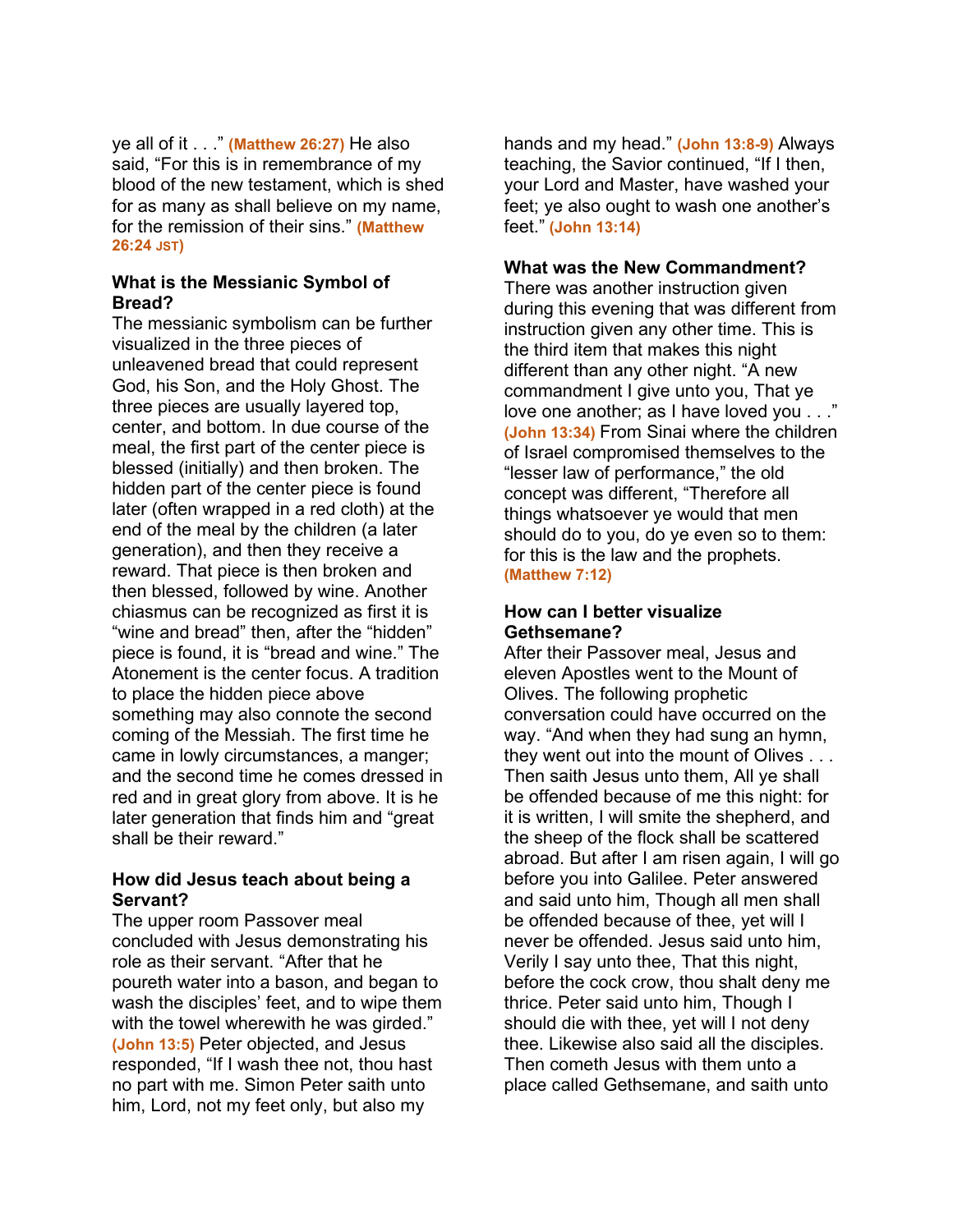the disciples, Sit ye here, while I go and pray yonder.**" (Matthew 26:30-36)**

#### **What does Gethsemane mean?**

Nowadays there are several traditional churches there: Russian Orthodox, Greek Orthodox, and Catholic. The garden of the Catholic Church has had olive trees existing for the better part of twenty centuries. The garden mentioned in the scriptures was Gethsemane, a word that means a winepress or olive press, usually found in a vineyard or orchard.

## **What represented the agony at Gethsemane?**

The agony that Jesus went through became so difficult that he pleaded with the Father for relief, yet submissively said, "O my Father, if this cup may not pass away from me, except I drink it, thy will be done . . . and prayed the third time, saying the same words." **(Matthew 26:42, 44)** He perspired great drops of blood. "And being in an agony he prayed more earnestly: and his sweat was as it were great drops of blood falling down to the ground." **(Luke 22:44)**

## **How does His red clothing symbolize forgiveness?**

His clothing surely must have been stained red. His "red" (bleeding) may have been symbolized by the ancient biblical practice of sacrificing a red-haired, unblemished firstborn calf on this mount. The ashes of that red-haired calf were used in immersions of those needing a remission of sins. "This is the ordinance of the law which the LORD hath commanded, . . . bring thee a red heifer without spot, wherein is no blemish . . . And one shall burn the heifer in his sight; . . . And a man that is clean shall gather up the ashes of the heifer, and lay them up without the camp in a clean place, and it shall be kept for the congregation of the children of Israel for a

water of separation: it is a purification for sin." **(Numbers 19:1-9)**

# **What connects the suffering of Jesus and the Red Calf sacrifice?**

In Jewish tradition the place where the red calf was sacrificed was as high as one could get on the Mount of Olives to be above the Temple. It was also in line with the Gate Beautiful and still northward of the Temple altar. It is thus likely that Jesus' Gethsemane experience may have happened at the same location, farther up the mount, rather than in the traditional church places at the bottom of the mountain.

# **How can I better understand the suffering of Jesus?**

The suffering of Jesus cannot be explained. He prayed again and again. Even he was astonished at the overwhelming suffering he had to bear. "My soul is exceeding sorrowful, even unto death: tarry ye here, and watch with me. And he went a little further, and fell on his face, and prayed, saying, O my Father, if it be possible, let this cup pass from me: Nevertheless not as I will, but as thou wilt . . . He went away again the second time, and prayed, saying, O my Father, if this cup may not pass away from me, except I drink it, thy will be done . . . and went away again, and prayed the third time, saying the same words." **(Matthew 26:39-45)**

## **What does the color red symbolize?**

An additional messianic symbol of that suffering is Isaiah's prophecy of the Messiah's arrival in red clothing on the Mount of Olives. "Who is this that cometh from Edom, with dyed garments from Bozrah? this that is glorious in his apparel, travelling in the greatness of his strength? I that speak in righteousness, mighty to save. Wherefore art thou red in thine apparel, and thy garments like him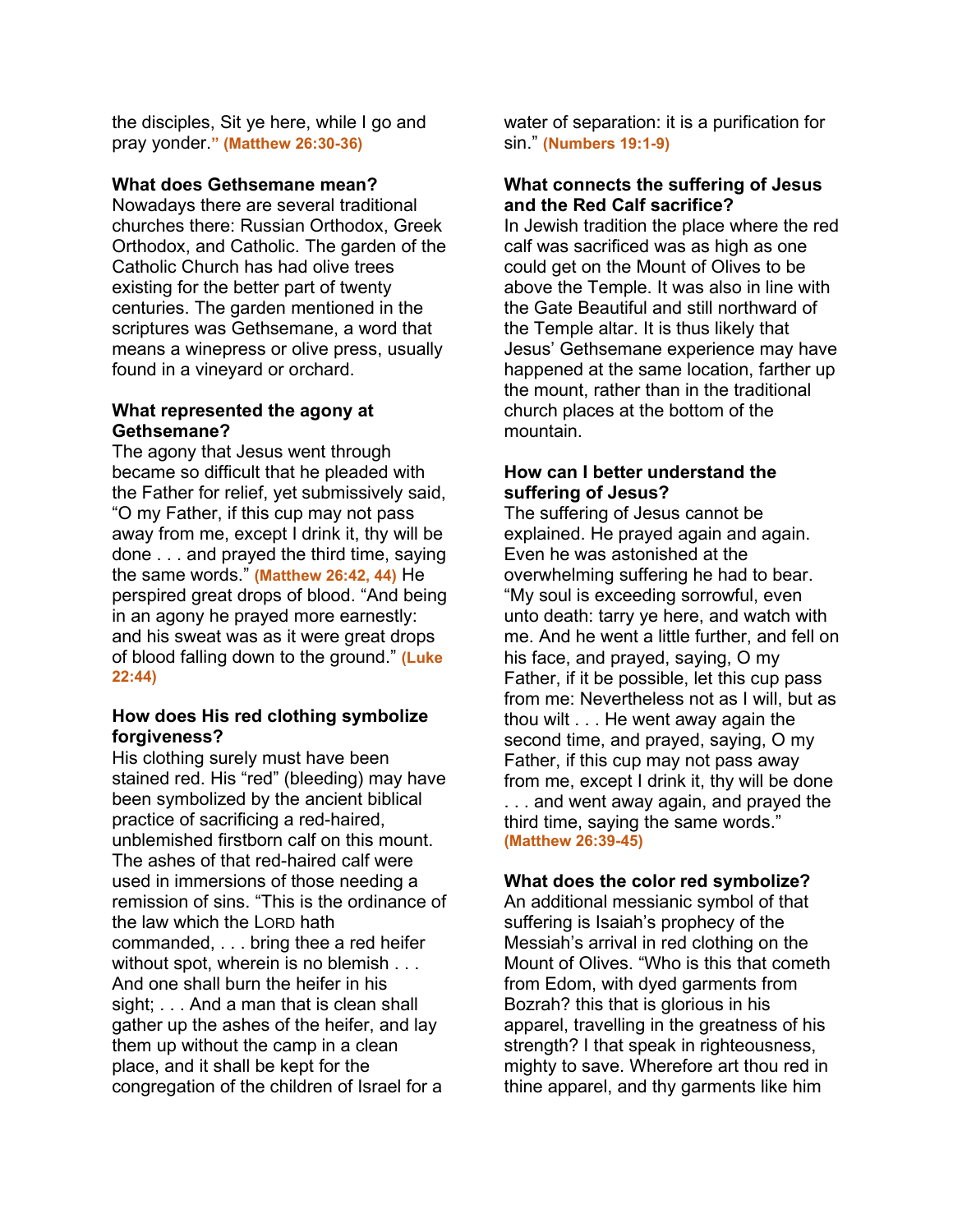that treadeth in the winefat?" **(Isaiah 63:1-2)** "*And it shall be said: Who is this that cometh down from God in heaven with dyed garments; yea, from the regions which are not known, clothed in his glorious apparel, traveling in the greatness of his strength? And he shall say: I am he who spake in righteousness, mighty to save. And the Lord shall be red in his apparel, and his garments like him that treadeth in the wine-vat.*" **(Doctrine & Covenants133:46-48)**

#### **What does this Chiasmus teach me?**

Sacrifices of the red calves were made on the Mount of Olives in the ancient times. The expected arrival of the Messiah, in red, on the Mount of Olives will be in the latter days. The "red" (bleeding) experience of Jesus on the Mount of Olives was in the meridian of time. It is the central lesson of these events. He bled from every pore of His body for all our sins.

#### **What was the betrayal?**

"And while he yet spake, lo, Judas, one of the twelve, came, and with him a great multitude with swords and staves, from the chief priests and elders of the people. Now he that betrayed him gave them a sign, saying, Whomsoever I shall kiss, that same is he: hold him fast. And forthwith he came to Jesus, and said, Hail, master; and kissed him. And Jesus said unto him, Friend, wherefore art thou come? Then came they, and laid hands on Jesus, and took him.. . . In that same hour said Jesus to the multitudes, Are ye come out as against a thief with swords and staves for to take me? I sat daily with you teaching in the temple, and ye laid no hold on me.But all this was done, that the scriptures of the prophets might be fulfilled. Then all the disciples forsook him, and fled. And they that had laid hold on Jesus led him away to Caiaphas the high

priest, where the scribes and the elders were assembled. But Peter followed him afar off unto the high priest's palace, and went in, and sat with the servants, to see the end." **(Matthew 26:47-58)**

#### **When did the mock trial take place?**

Late that night, Jesus was betrayed, arrested, and taken to Caiaphas the High Priest by his soldiers. The incarceration and interrogation were not part of an official trial. Both were illegal under the circumstances. That evening was the beginning of the Preparation Day, a holiday by itself; it was night time and there was no formal charge against Jesus. These and other items precluded any trial to be performed legally.

# **Who was Caiaphas, the High Priest?**

Caiaphas was the High Priest over three councils that made up the grand Sanhedrin assembly. However, Caiaphas apparently was only meeting with one of the three councils and not the entire Sanhedrin (seventy men). The Sanhedrin would have to judge in such a case (if it were a legal trial), yet, never at night.

# **What happened at the house of Caiaphas?**

Caiaphas's house is now a church built over dungeon rooms, two thousand years old, where prisoners were held. Holes in the rock walls were used to tie and spread out their hands and feet for scourging. This basement prison reminds us that Caiaphas and some powerful elders conspired to trap Jesus by his own words. "But Jesus held his peace . . ." **(Matthew 26:63)**

## **What is the punishment for blasphemy?**

The priestly wordsmiths, who would not even utter the name of God, had the practice of substituting words representing God's name. They used phrases such as,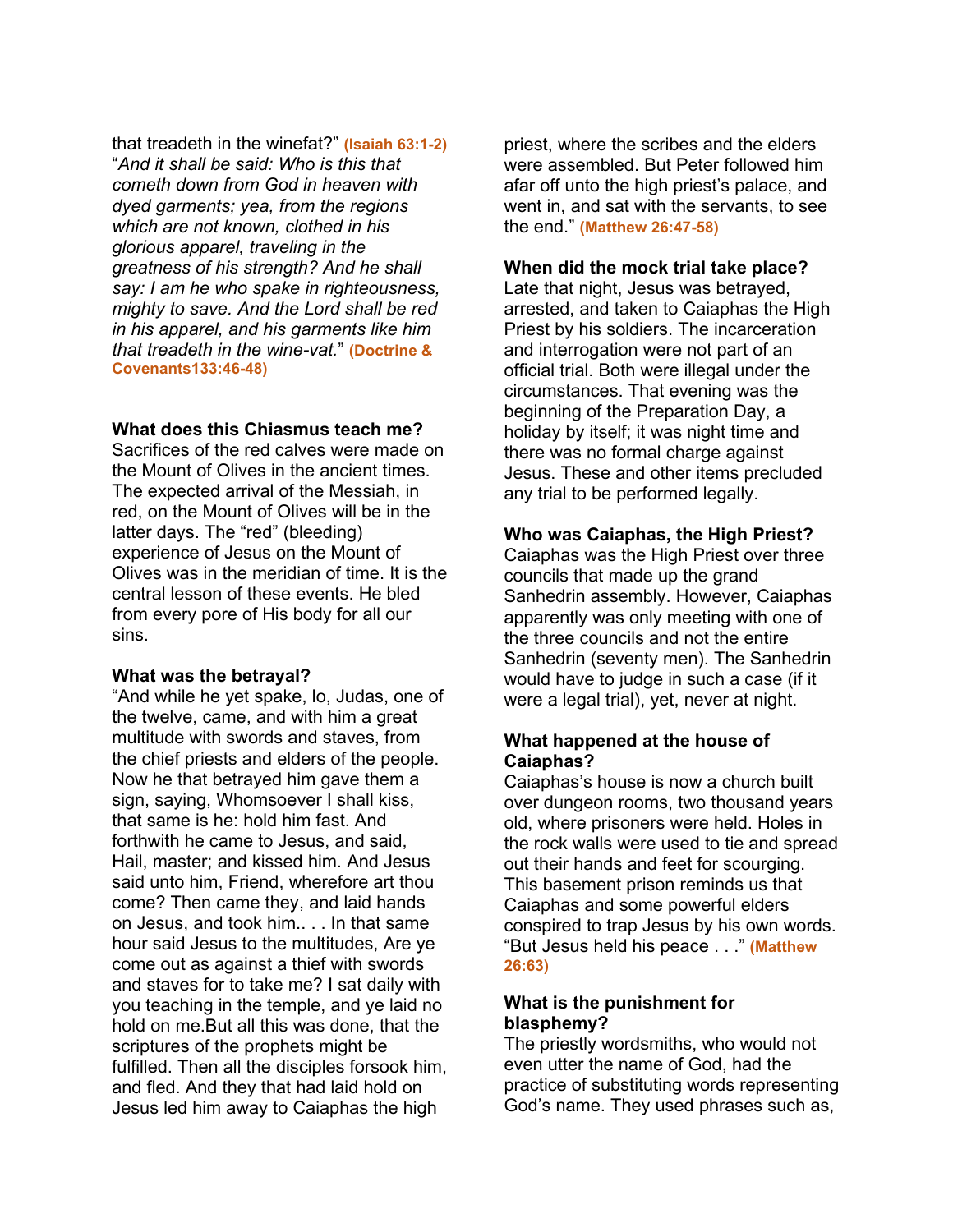"He that comes in the clouds of Heaven." They referred to a Messiah as "He that sits on the right hand of Power," or "Blessed is His name." In anger, the High Priest challenged Him, in the name of God, **"**. . . tell us whether thou be the Christ, the son of God."**(Matthew 26:63)** Jesus simply replied, "Thou hast said: nevertheless I say unto you, hereafter shall ye see [this] Son of man sitting at the right hand of power, and coming in the clouds of heaven." **(Matthew 26:64)** The High Priest, perhaps stung by the realization that he himself had invoked God's name, cried out, "He hath spoken blasphemy. What think ye? They answered and said, He is guilty of death." **(Matthew 26:66)**

#### **How did Peter Deny the Savior?**

The cock had just crowed. In fulfillment of Jesus' prophecy, Peter had just denied the Savior the third time. Then, one can imagine, turning and looking into Jesus' face, Peter turned again and ran out into the break of dawn, weeping bitterly. "Then began he to curse and to swear, saying, I know not the man. And immediately the cock crew. And Peter remembered the word of Jesus, which said unto him, Before the cock crow, thou shalt deny me thrice. And he went out, and wept bitterly." **(Matthew 26:74-75)**

#### **Who carried out the execution for Temple Violations?**

Under the Roman political system, the Jewish priests were not to carry out executions except for temple violations. (Their executions would have been by stoning--throwing the victim over a high cliff and then covering him with stones they threw.) The priests bound him and led him away to Pontius Pilate, the governor. **(Mark 15:1)**

**What is the real story behind Pontius Pilate at the Antonia Fortress?**

Today, a site is maintained by a Catholic Order, The Sisters of Zion. The archaeological ruins recently discovered may have been well preserved from Byzantine times. Floor stones and cisterns reveal ancient Roman markings and usage as a fortress. At the Antonia Fortress, Pontius Pilate at first did not want to be troubled with the case. He may have been bothered by his wife's dream that he should have nothing to do with Jesus. However, he soon realized a potential political gain. Repeatedly, he had Jesus brought forth, beaten, intimidated, and crowned with thorns. He taunted the priests with Jesus' release. He said, **"**I find in him no fault at all." **(John 18:38)** Maddened by Pilate's reluctance to favor them with an execution, they cried out, "Away with him, crucify him." **(John 19:15)** Pilate, probably egging them on and hoping to accomplish something for himself, said, "Shall I crucify your King? The chief priests answered, We have no king but Caesar." **(John 19:15)** Ah, the political gain was achieved (since the priests publicly acclaimed Caesar to be their king). "Then delivered he him . . . to be crucified" **(John 19:16)** This may have been the achievement that endeared Pilate to Herod, since he motivated the Jewish priests to acclaim Caesar. **"**And the same day Pilate and Herod were made friends together: for before they were at enmity between themselves." **(Luke 23:12)**

# **On what day did the crucifixion and burial really occur?**

It was still the preparation day, the day before Passover, (Wednesday nightfall/Thursday). "The Jews therefore, because it was the preparation, that the bodies should not remain upon the cross on the sabbath day, (for that sabbath day was an high day,) besought Pilate that their legs might be broken, and that they might be taken away." **(John 19:31)**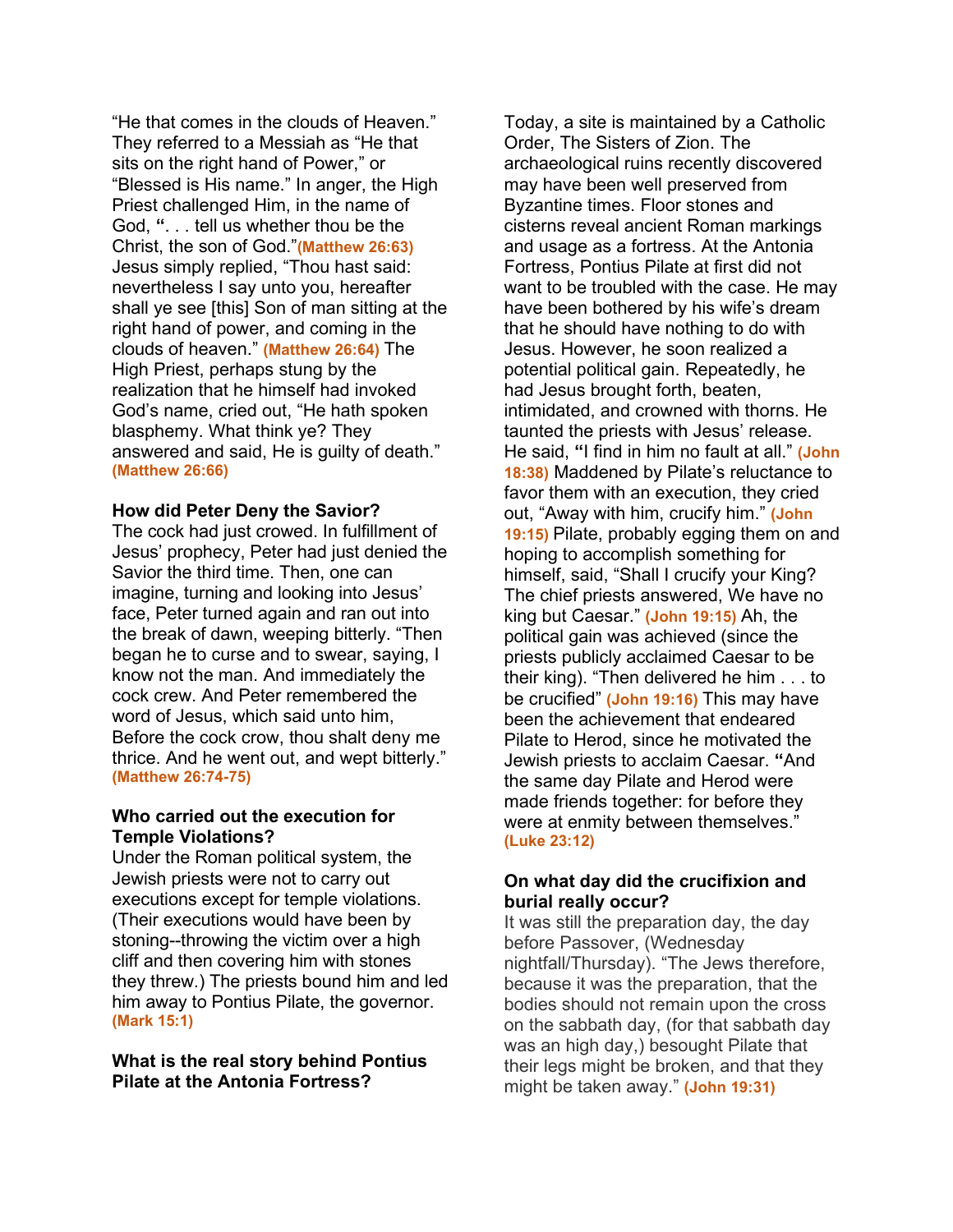# **What were "Feast-days" also "High days" and how are they observed?**

As commanded in the Old Testament, Passover is a high day, an annual Sabbath,

**(Leviticus 23:4-6)**. "There are seven annual Sabbaths. They are the first and seventh days of Passover, the first full moon after the spring equinox, Pentecost, the day Moses gave the commandments, Rosh Hashanah, the Hebrew New Year, Yom Kippur, the day of atonement), and the first and last day of Succoth, the first full moon after the fall equinox. These are extra Sabbaths, times of ancient sacrifices (fasting) and are observed as a regular Sabbath would be. These seven festivals do not necessarily occur on a weekly Sabbath, (seventh-day Sabbath)

#### **Where is the Place of a Skull?**

Jesus, bearing His cross (probably just the cross beam, as the upright post was most likely already at the crucifixion place), ". . . went forth into a place called the place of a skull, which is called in the Hebrew, Golgotha." **(John 19:17)** A site outside the city wall looks like the described place. It was the Roman practice to crucify along the roadways. A roadway still passes through this ancient, abandoned quarry, known by Jews as a place of execution. Daylight had progressed about six hours. It was close to noon, but, ". . . there was darkness over the whole land until the ninth hour." **(Mark 15:33)**

## **Who is Simon from Cyrene?**

On the way, a man named Simon from Cyrene was made to carry the cross beam to the place of execution. (One can imagine that Jesus may have stumbled, although it is not mentioned.) The name Simon is Jewish; the place, Cyrene, is in Africa, close to Ethiopia. The man could have been one of the hundreds of

thousands of Jews of various ethnicities gathering in Jerusalem for Passover. He carried the wood for the sacrifice of the Paschal Lamb of God. Nowadays, there are approximately 190,000 Ethiopian Jews of which close to 130,000 have gathered to Israel.

**How is crucifixion usually a slow death and what were Jesus' last words?** Crucifixion was a slow, strangling death. Breathing required very painful movements, and speaking was virtually impossible. Yet, during His agonizing physical, mental, and spiritual anguish, He spoke several times. Mostly it was in concern of others. The Bible records seven things that Jesus said while on the cross. **To those who nailed him:** "Then said Jesus, Father, forgive them; for they know not what they do. And they parted his raiment, and cast lots." **(Luke 23:34) To those who crucified with him:** ". . . for we receive the due reward of our deeds: but this man hath done nothing amiss. And he said unto Jesus, Lord, remember me when thou comest into thy kingdom. And Jesus said unto him, Verily I say unto thee, Today shalt thou be with me in paradise [world of spirits]." **(Luke 23:41-43) To His Mother:** "Woman, behold thy son!" **(John 19:26) To John the Beloved: "**Behold thy mother! And from that hour that disciple took her unto his own home." **(John 19:27) To the Guards:** "I thirst." **(John 19:28) To His Father:** "*Eli, Eli, lama sabachthani*? That is to say, My God, my God, why hast thou forsaken me?" **(Matthew 27:46)** "And when Jesus had cried with a loud voice, he said, Father, into thy hands I commend my spirit: and having said thus, he gave up the ghost." **(Luke 23:46) To the World: "**When Jesus therefore had received the vinegar, he said, It is finished: and he bowed his head, and gave up the ghost. **(John 19:30)**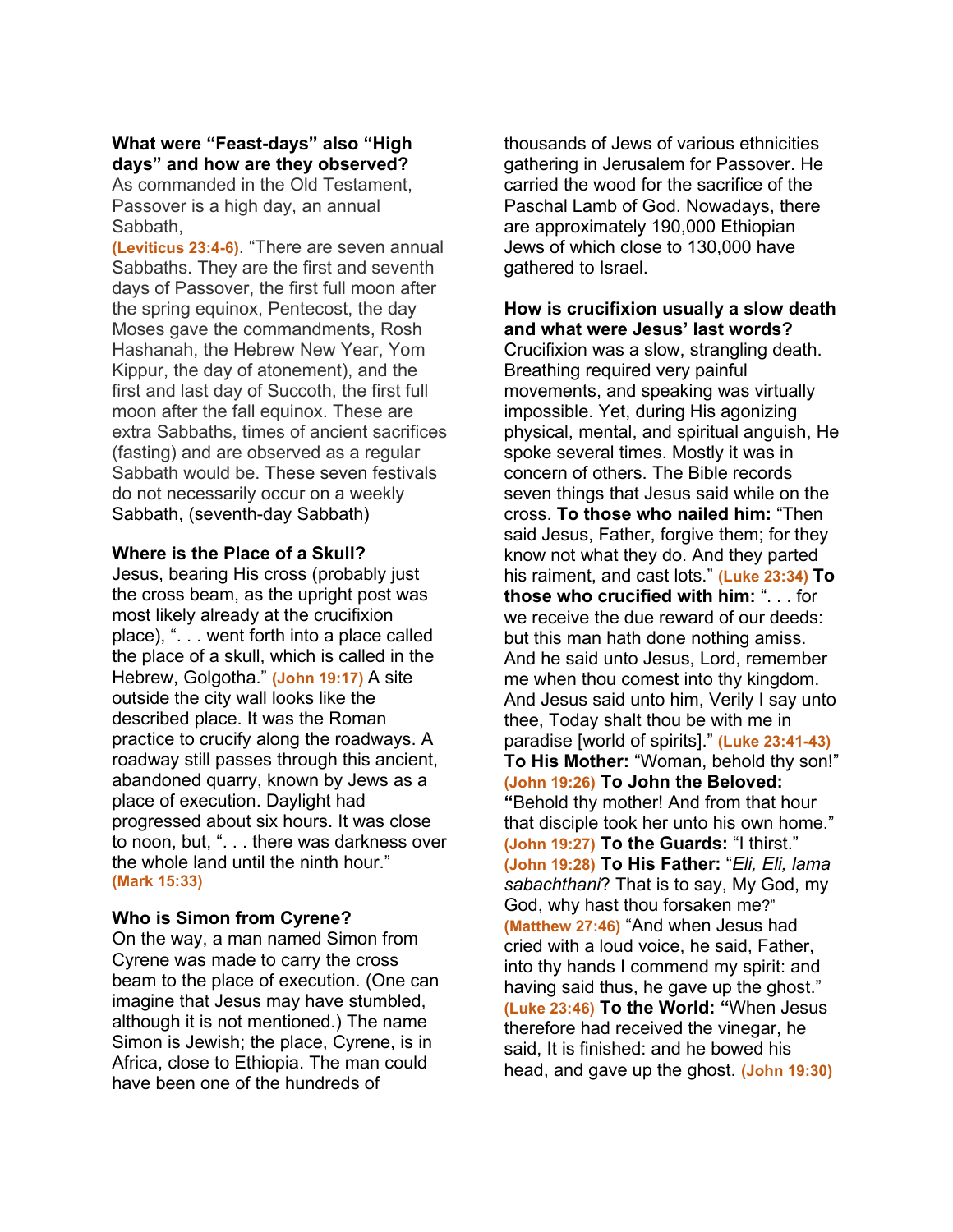#### **What reason were not His legs broken?**

The Jewish priests did not want the crucified bodies hanging on the cross on Sabbath days (for that evening was the beginning of an extra Sabbath day, a High Day). So, they besought Pilate that the prisoners' legs might be broken. This would hasten their deaths because they could not press against the nails in their feet to gasp for breath. Once dead, their bodies might be taken away. However, when the soldiers saw that Jesus was dead already ". . . they brake not his legs." **(John 19:33)**

# **How does prohibition of mourning or burial on Sabbaths help me better understand the Savior's atonement?**

"Overt mourning on Shabbat and Jewish holidays is generally forbidden." ". . . According to traditions, burials are not be permitted on Shabbat. In fact, strong mourning is not permitted during the Sabbath." **(https://www.shiva.com/learningcenter/commemorate/jewish-**

**holidays/shabbat)** The Savior arranged to be buried before two Sabbaths, the Passover High day (Thursday nightfall/Friday) and the regular weekly Sabbath, (Friday nightfall Saturday) so that even His closest friends and family would not mourn. He took all mourning upon Himself. The first day of the week He arose, (Saturday nightfall/Sunday).

## **How did disciples help with the Burial?**

After this, Joseph of Arimathaea, a member of the Sanhedrin, and **"**. . . a disciple of Jesus . . . besought Pilate that he might take the body of Jesus: and Pilate gave him leave." **(John 19:38)** With the help of Nicodemus, **"**. . . took they the body of Jesus, and wound it in linen clothes with the spices . . . Now in the place where he was crucified there was a garden; and in the garden a new sepulchre, wherein was never man yet laid. There laid they Jesus therefore because of the Jews' preparation day; for

the sepulchre was nigh at hand." **(John 19:40-42)**

#### **What brought about the two Sabbaths in a row?**

The scurrilous events of that day preceded the Passover which was due to begin at any moment. The Passover (a special Sabbath, an extra Sabbath, a high day) that week preceded the regular Friday-nightfall/Saturday Sabbath. "The Jews [Priests] therefore, because it was the preparation, that the bodies should not remain upon the cross on the sabbath day, (for that sabbath day was an high day,)" **(John 19:31)** There were two Sabbaths in a row that year (the Passover Sabbath and the regular seventh day of the week Sabbath). In that sense, Jesus was crucified on what we call a Thursday. This fits in the time reckoning of Palm Sunday being five days before the Passover **(John 12:12).** Then in fulfillment of prophecy, He really was in the tomb three nights; and on the third day He arose: This was also the only "sign" Jesus gave the Pharisees. **(Matthew 12:38-40)**

## **Who did some Jews, recently anticipate as a Messiah?**

When the famous Rabbi Schneersohn from Brooklyn died, some of his followers expected him to rise again after three nights and three days. Thousands of posters of the famous rabbi had been distributed, boldly captioned with statements such as "We want Messiah now!" "The 7th Lubavitch leader, Menahem Mendel Schneersohn, born in Russia in 1902 and educated in mathematics and engineering at the Sorbonne in Paris, led the New York community from 1951 until his death in 1994. He was childless and did not designate a successor. Under his direction, the influence of the Lubavitch community spread far beyond the Hasidic community and penetrated the mainstream of Jewish life in all parts of